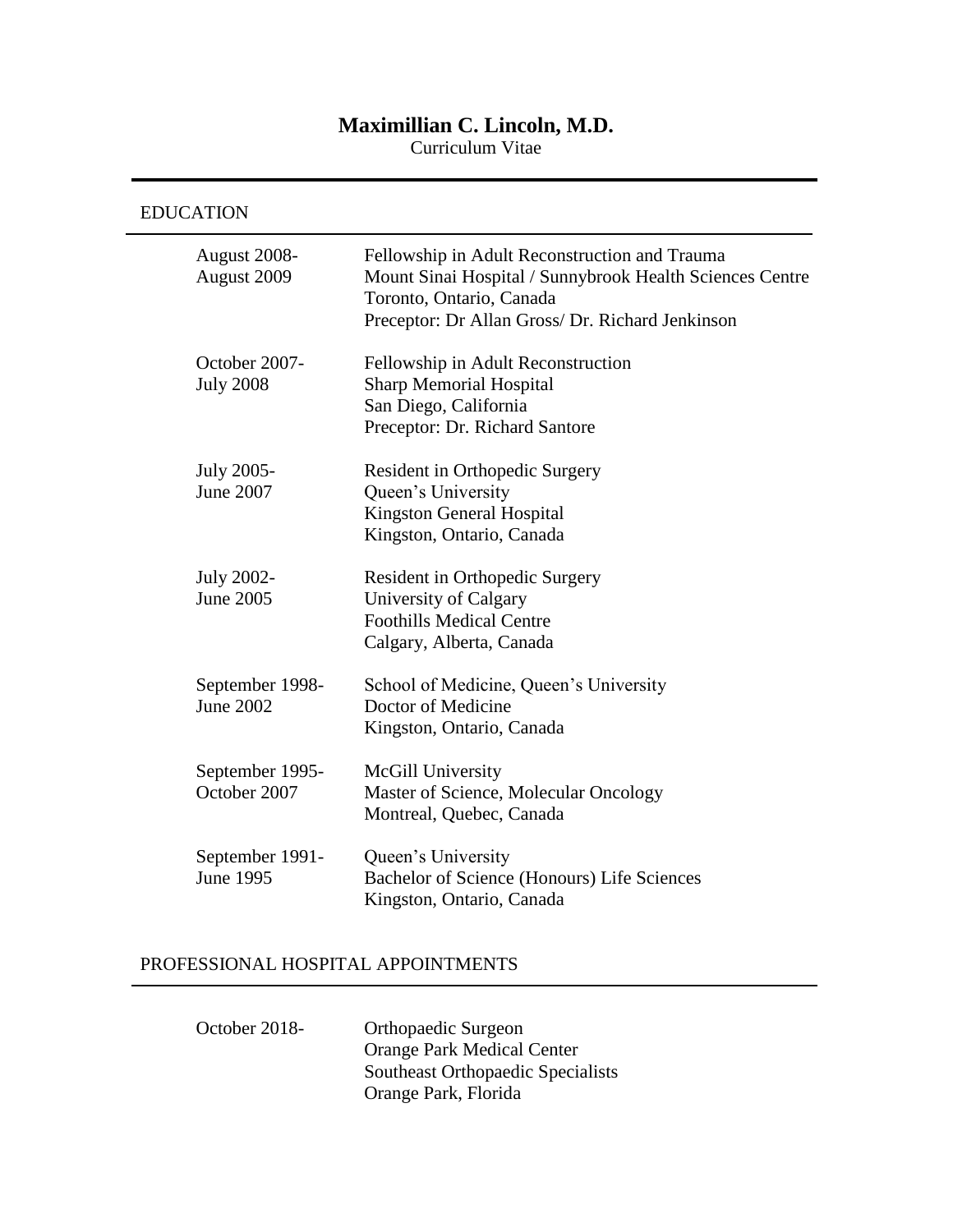| May 2015-<br>April 2016      | <b>Orthopaedic Surgeon</b><br><b>Ed Fraser Memorial Hospital</b><br>Southeast Orthopaedic Specialists<br>Macclenny, Florida                   |
|------------------------------|-----------------------------------------------------------------------------------------------------------------------------------------------|
| Oct 2013-Present             | Section Chief, Orthopaedic Surgery<br>St. Vincent's Medical Center Clay County<br>Southeast Orthopaedic Specialists<br>Middleburg, Florida    |
| May 2013- Present            | <b>Staff Orthopedic Surgeon</b><br><b>St. Vincent's Medical Center Riverside</b><br>Southeast Orthopedic Specialists<br>Jacksonville, Florida |
| May 2014-15                  | Orthopedic Locum<br><b>Stanton Territorial Hospital</b><br>Yellowknife, Northwest Territories, Canada                                         |
| September 2009-<br>May 2013  | <b>Staff Orthopedic Surgeon</b><br><b>Aberdeen Regional Hospital</b><br>New Glasgow, Nova Scotia, Canada                                      |
| October 2008-<br>August 2009 | Orthopedic Locums during Fellowship training:<br><b>Etobicoke General Hospital</b><br>Etobicoke, Ontario, Canada                              |
|                              | <b>Brampton Civic Hospital</b><br>Brampton, Ontario, Canada                                                                                   |
|                              | Grey-Bruce Health Services Owen Sound Hospital<br>Owen Sound, Ontario, Canada                                                                 |
|                              | <b>Trillium Hospital</b><br>Mississauga, Ontario, Canada                                                                                      |

#### MEDICAL CERTIFICATION

| U.S. Certification | Passed Phase 1 American Board of Orthopedic Surgeons |
|--------------------|------------------------------------------------------|
| July 2013          | (Board Eligible)                                     |
| September 2002     | USMLE Step 1 (pass)                                  |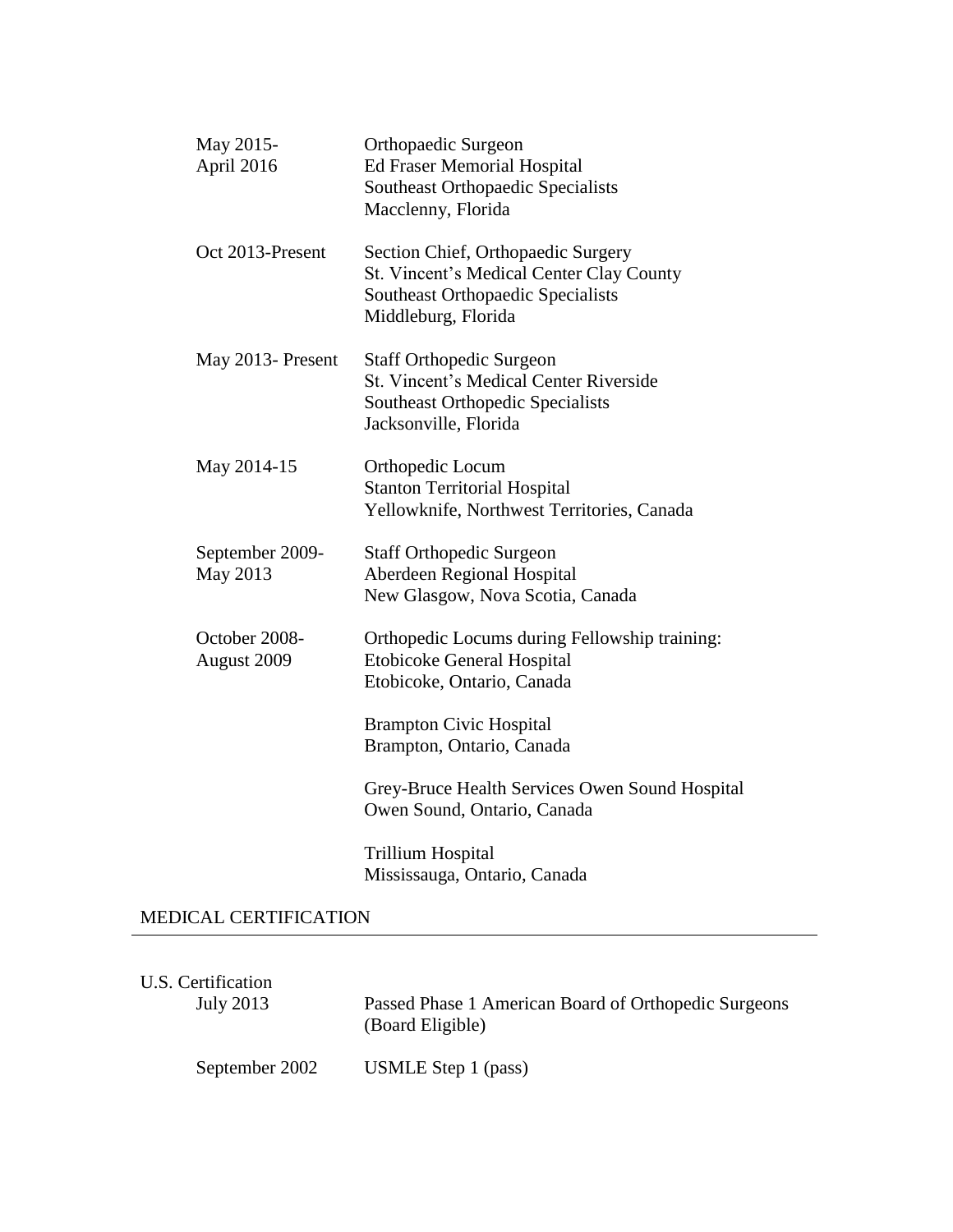| November 2002                       | USMLE Step 2 (pass)                                                            |
|-------------------------------------|--------------------------------------------------------------------------------|
| June 2004                           | USMLE Step 3 (pass)                                                            |
| November 2002                       | Advanced Trauma and Life Support (ATLS)                                        |
| November 2003                       | <b>ATLS</b> Instructor Certificate                                             |
| Canadian Certification<br>June 2007 | Fellow of the Royal College of Physicians and Surgeons of<br>Canada, $FRCS(C)$ |
| October 2004                        | Licentiate of Medical Council of Canada (LMCC)<br>Medical Council of Canada    |

#### MEDICAL LICENSURE

| January 2013-<br>Present         | Florida Medical Board                                                                                                  |
|----------------------------------|------------------------------------------------------------------------------------------------------------------------|
| May 2014-<br>Present             | Medical License, Northwest Territories, Canada                                                                         |
| September 2009-<br>December 2013 | College of Physicians and Surgeons of Nova Scotia                                                                      |
| July 2005-<br>present            | College of Physicians and Surgeons of Ontario,<br>Independent Practice (2007-Present);<br>Training License (2005-2007) |
| October 2007-<br>October 2008    | Medical Board of California                                                                                            |
| July 2002-<br>June 2005          | College of Physicians and Surgeons of Alberta<br><b>Training License</b>                                               |

PUBLICATIONS AND PRESENTATIONS

**Lincoln,M**, K. Johnston, R. Santore and M. Muldoon. Combined Arthroscopic and Modified Open Approach for Cam Femoroacetabular Impingement: A Preliminary Experience. Arthroscopy: The Journal of Arthroscopic and Related Surgery 25(4): 392-399, 2009 April.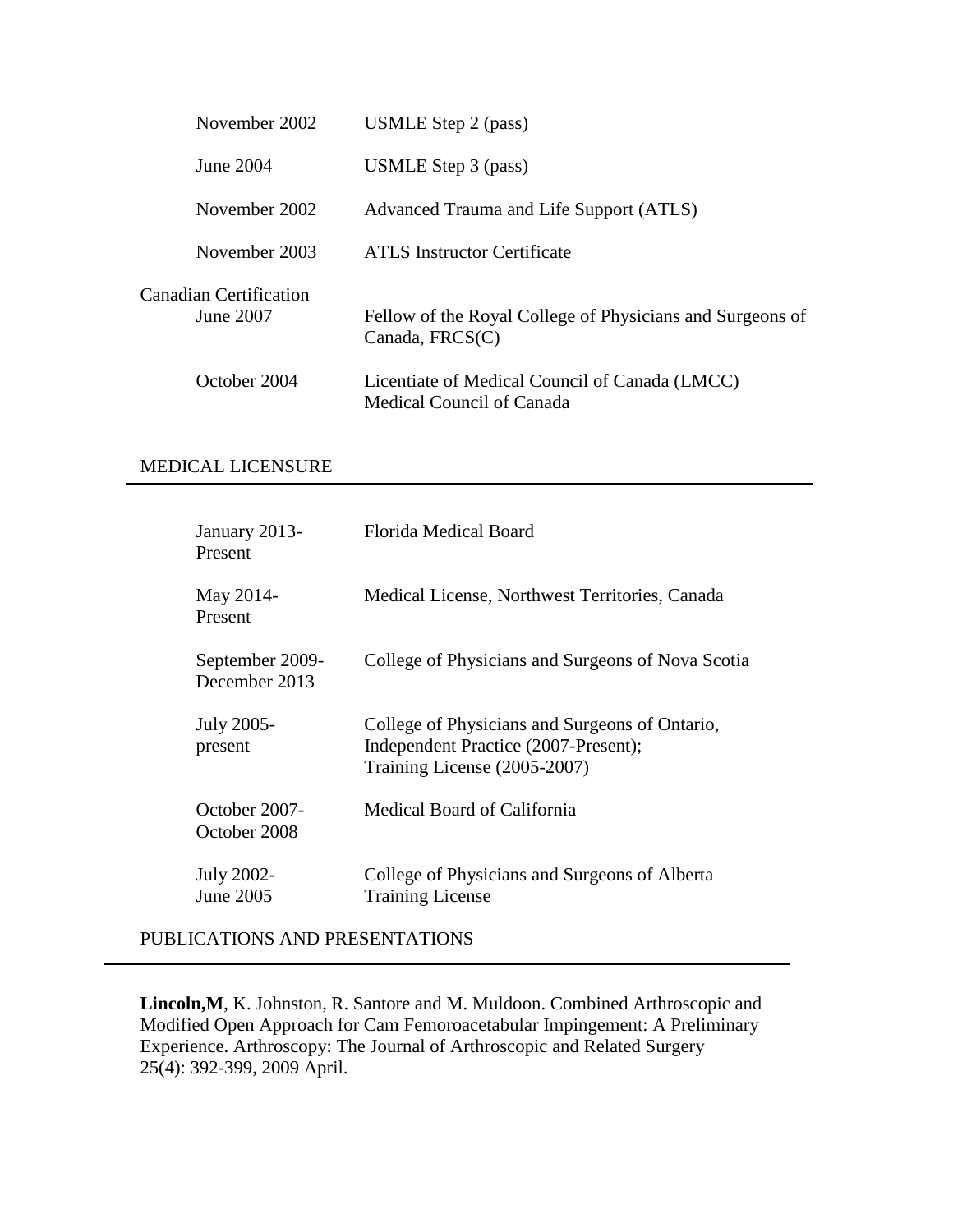**M. Lincoln, K. Johnston, R. Santore and M. Muldoon.** Adjunctive use of hip arthroscopy in the treatment of impingement and dysplasia. Scientific exhibit at American Academy of Orthopedic Surgery 2008 Meeting, San Francisco, California.

**M. Lincoln,** H. Grant, B. Ma, J. Rudan, and J. Yach. Intermediate Results of Computer-Assisted Periacetabular Osteotomy. Poster presentation at Canadian Orthopedic Association 2007 Meeting, Halifax, Nova Scotia.

**Lincoln,M**, B.Ma,W. Long, J. Yach, J. Rudan, and R.E. Ellis. Long Term Clinical Follow-Up Of Image-Guided Periactabular Osteotomy. Presented talk at the 6th Annual Conference of the International Society for Computer Assisted Orthopaedic Surgery, Montreal, Quebec, June 22, 2006

**Lincoln, M**, T. Trinh, C. Lorincz, M.R. Doschak and R.F. Zernicke. Localization of Osteoprotegerin Gene Expression in the Human Tibial Plateau At End Stage Osteoarthritis: Correlation With Bony Adaptation By MicroCT. Presented talk at Canadian Orthopedic Association  $60<sup>th</sup>$  Annual Meeting, Montreal, Ouebec, June 3, 2005.

Doschak, **M. Lincoln**, M. Trinh,T., Zernicke RF. P123 Localization of Osteoprotegerin Gene Expression in the Human Tibial Plateau at end stage Osteoarthritis: Correlation with Bony Adaptation by Micro-CT. Osteoarthritis and Cartilage Volume 14, Supplement B, 2006, Pages s77-s78.

Laberge RM. Karwatsky J. **Lincoln MC.** Leimanis ML. Georges E. Modulation of GSH levels in ABCC1 expressing tumor cells triggers apoptosis through oxidative stress. Biochemical Pharmacology. 73(11):1727-37, 2007 Jun 1.

Karwatsky J. **Lincoln MC.** Georges E. A mechanism for P-glycoprotein-mediated apoptosis as revealed by verapamil hypersensitivity. Biochemistry. 42(42):12163-73, 2003 Oct 28.

**Lincoln MC** and F. Kaplan. Identification of Hox genes from fetal lung cell lines using Representational Difference Analysis, a novel PCR technique. Poster Presentation at 48<sup>th</sup> Annual Meeting, American Society of Human Genetics. Denver, Colorado October, 1998.

**Lincoln MC** and F. Kaplan. Abstract in American Journal of Human Genetics. 63(4S):963, 1998 Oct.

#### CURRENT RESEARCH INVOLVEMENT

Clinical Investigator, Stryker Orthopaedics Clinical evaluation of new products used in Total Hip Arthroplasty (THA) October 2018-Present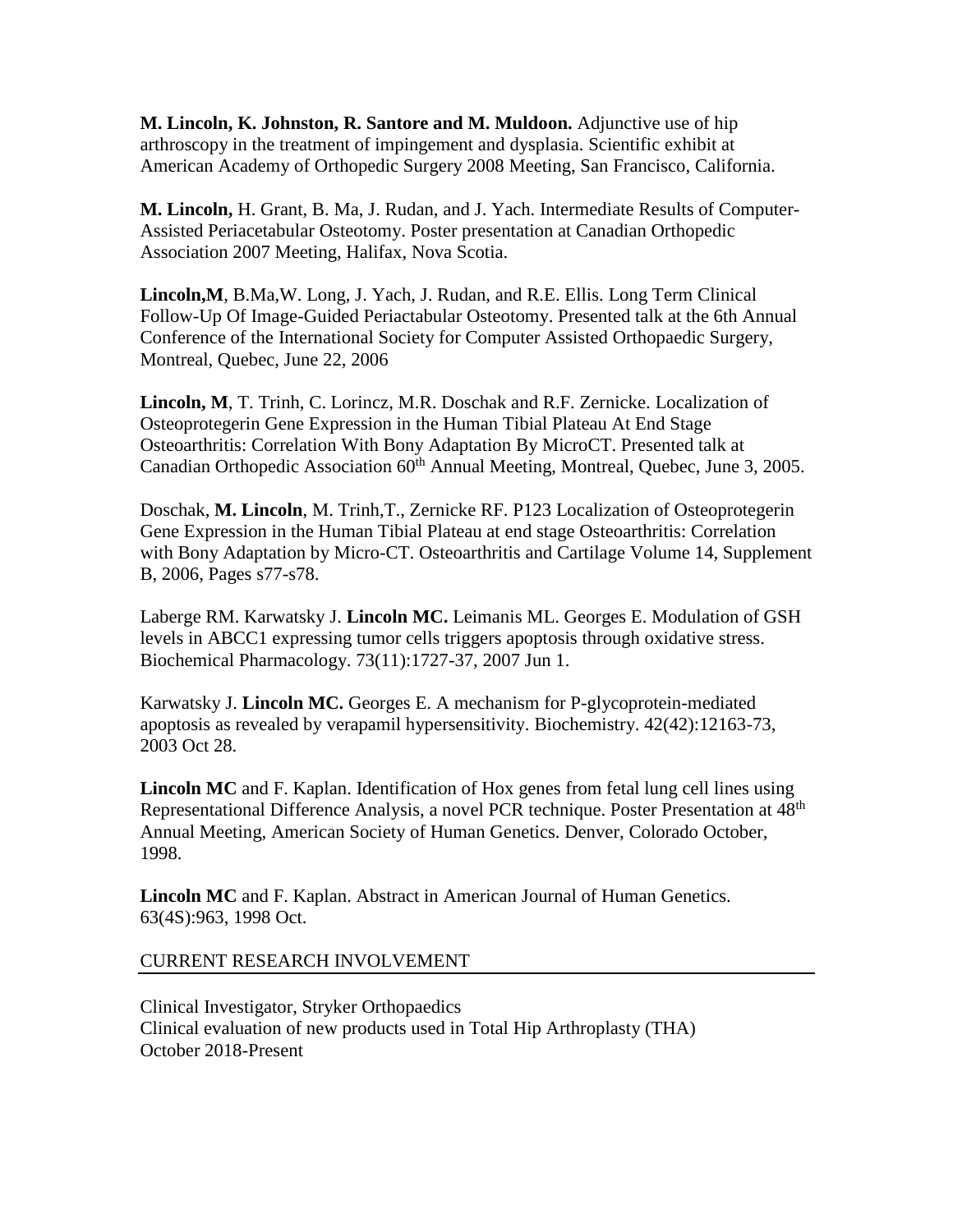# TEACHING EXPERIENCE

| June 2016-            | <b>Medical School Preceptor</b>                                                              |
|-----------------------|----------------------------------------------------------------------------------------------|
| Present               | <b>LEICOM</b>                                                                                |
| December 2010-        | <b>Medical School Preceptor</b>                                                              |
| 2011                  | Dalhousie University                                                                         |
| August 2008-          | <b>Clinical Fellow</b>                                                                       |
| 2009                  | University of Toronto                                                                        |
| January 2004-<br>2007 | <b>ATLS</b> Instructor<br>Kingston General Hospital and Calgary Regional Health<br>Authority |
| 1998-2000             | <b>Instructor for MCAT</b><br>Kaplan Medical Preparatory Course, Kingston, Ontario           |

## MEDICAL ADMINISTRATION EXPERIENCE

| December 2018<br>Present       | Board Member,<br><b>First Coast Orthopedic Center</b><br>Jacksonville, Florida                                       |
|--------------------------------|----------------------------------------------------------------------------------------------------------------------|
| June 2015-<br>Present          | Chief, Orthopedic Surgery<br>St. Vincent's Medical Center Clay County<br>Middleburg, Florida                         |
| June 2015-<br>present          | Medical Director, Center of Orthopedic Excellence<br>St. Vincent's Medical Center Clay County<br>Middleburg, Florida |
| January 2015-<br>Present       | Rehab Medical Director,<br>Life Care Center at Wells Crossing<br>Orange Park, Florida                                |
| October 2013-<br>Present       | Director, Medical Rehabilitation Services<br>St. Vincent's Medical Center Clay County<br>Middleburg, Florida         |
| January 2012-<br>December 2013 | Medical Staff President, Aberdeen Regional Hospital<br>New Glasgow, Nova Scotia, Canada                              |